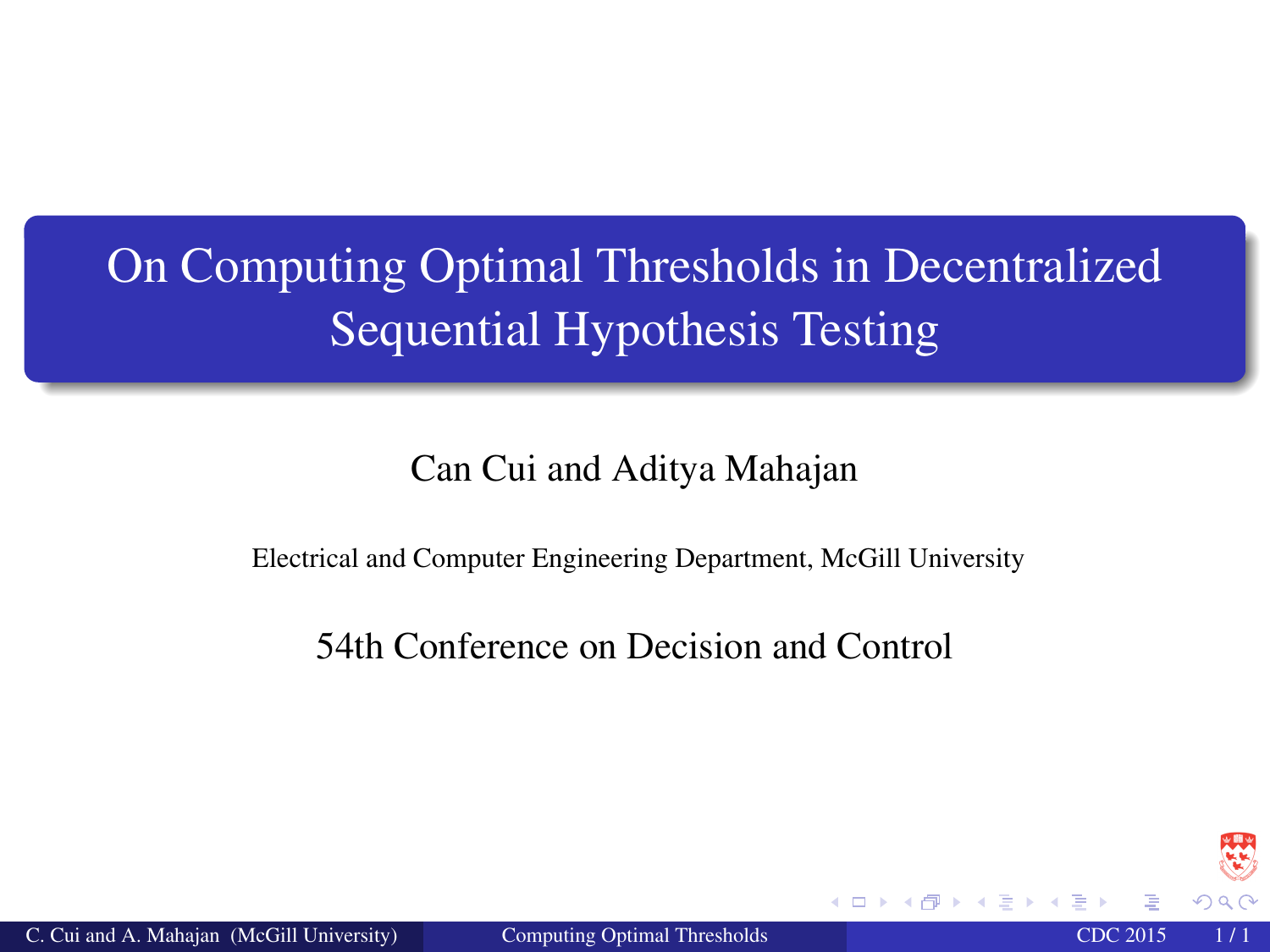### **Outline**

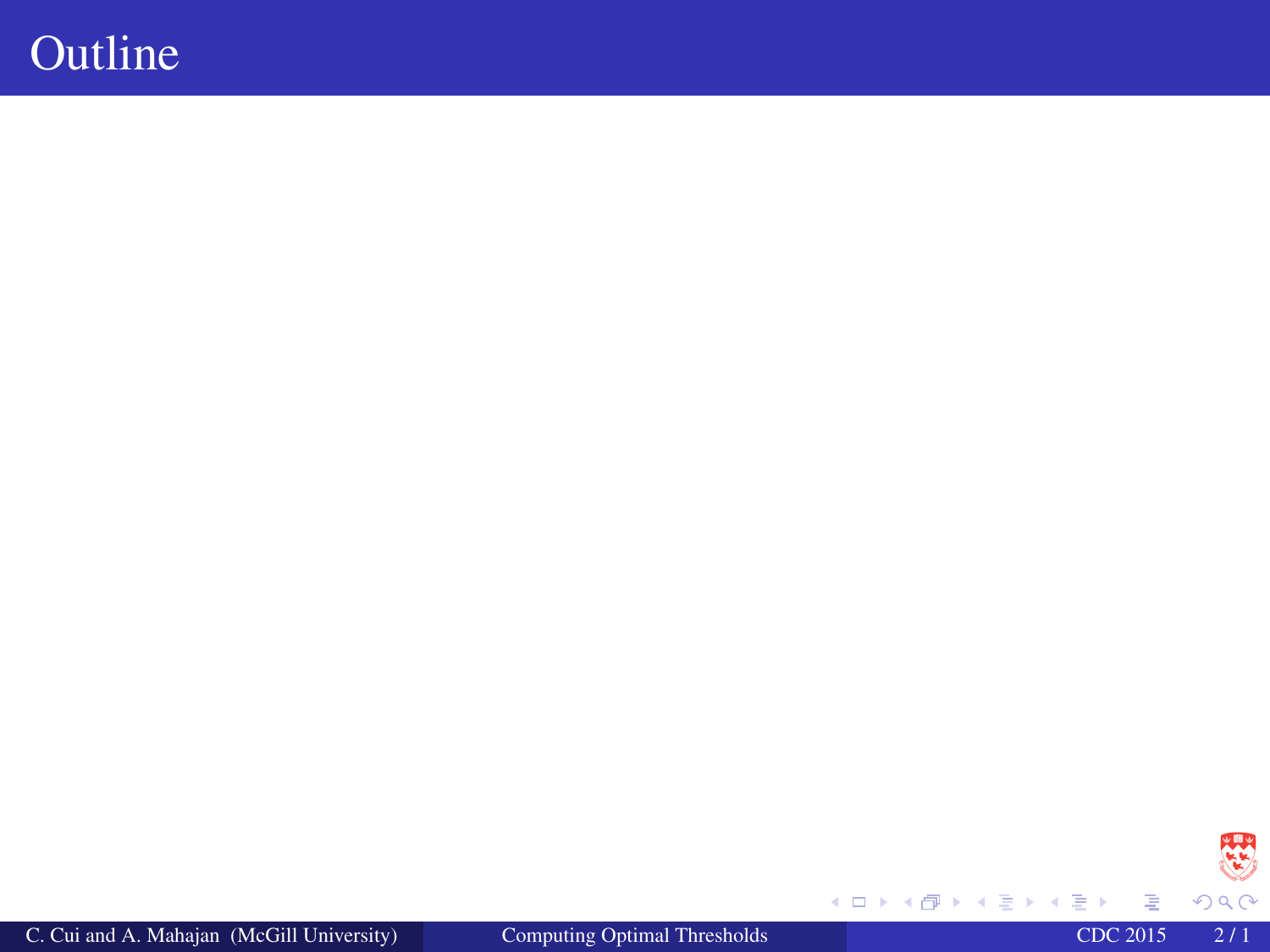- Sequential hypothesis testing: sensor network, intrusion detection, primary channel detection, quality control and clinical trials, etc.
- *Decentralized* sequential hypothesis testing: decisions are made in decentralized manner by multi decision makers.

#### • Motivation:

There are various results that establish optimality of threshold-based strategies in different setups, but few results on how to compute optimal thresholds.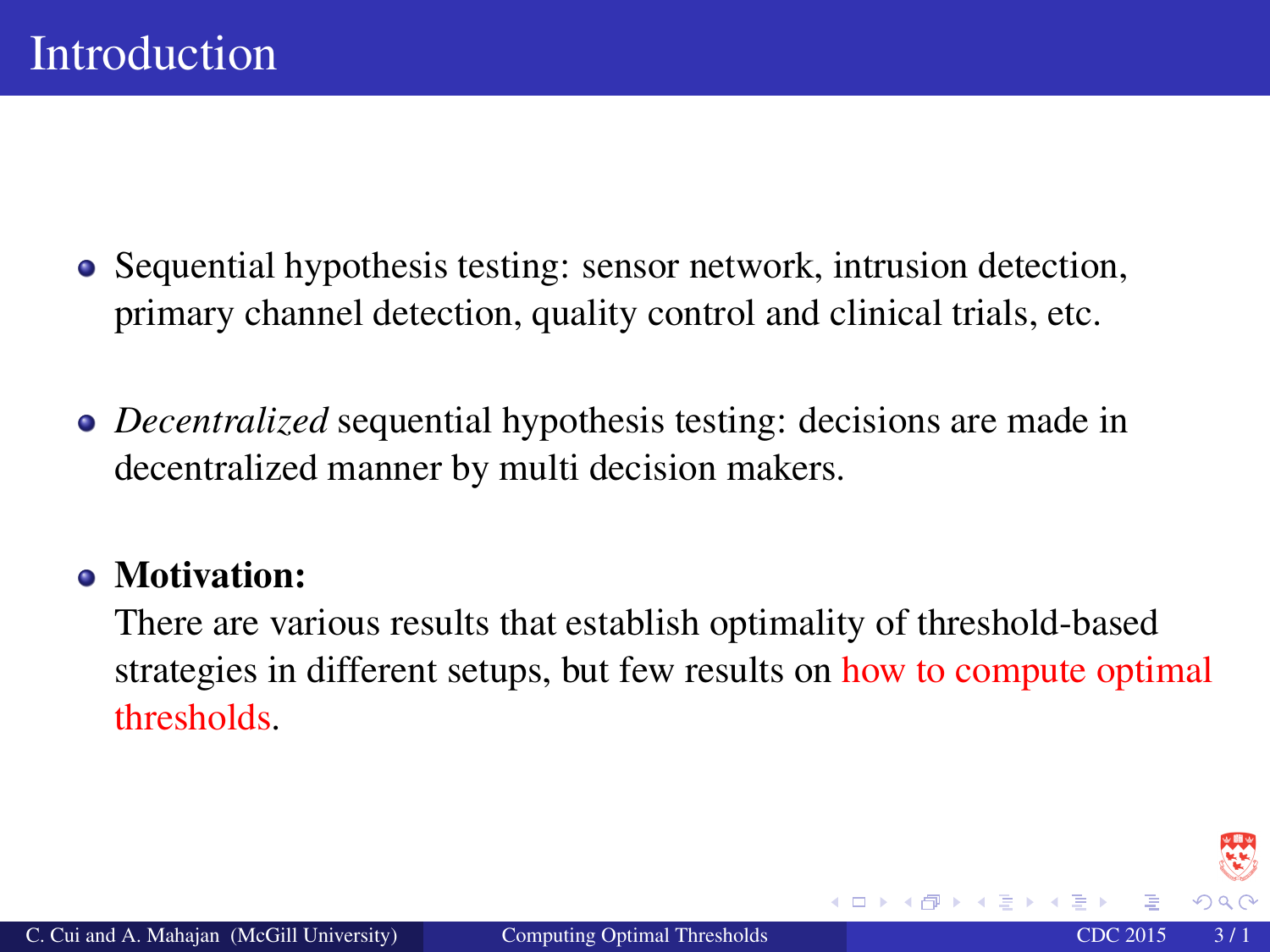Consider a decentralized sequential hypothesis problem investigated in Teneketzis and Ho. (1987).

- **Decision maker:** Two decision makers  $DM^{i}$ ,  $i \in \{1, 2\}$ ;
- $\bullet$  **Hypothesis:** *H* ∈ {*h*<sub>0</sub>, *h*<sub>1</sub>} with *a prior* probability *p* and 1 − *p*;
- **Observation:**  $Y_t^i \in \mathcal{Y}^i$ ;
	- ${Y_t^i}_{t=1}^{\infty}$  are i.i.d. with PMF  $f_k^i, k \in \{1, 2\}$ ;
	- ${Y_t^1}_{t=1}^{\infty}$  and  ${Y_t^2}_{t=1}^{\infty}$  are conditionally independent given *H*.
- **Strategy:**  $U_t^i \in \{h_0, h_1, \mathbb{C}\}$  according to  $U_t^i = g_t^i(Y_{1:t}^i)$ .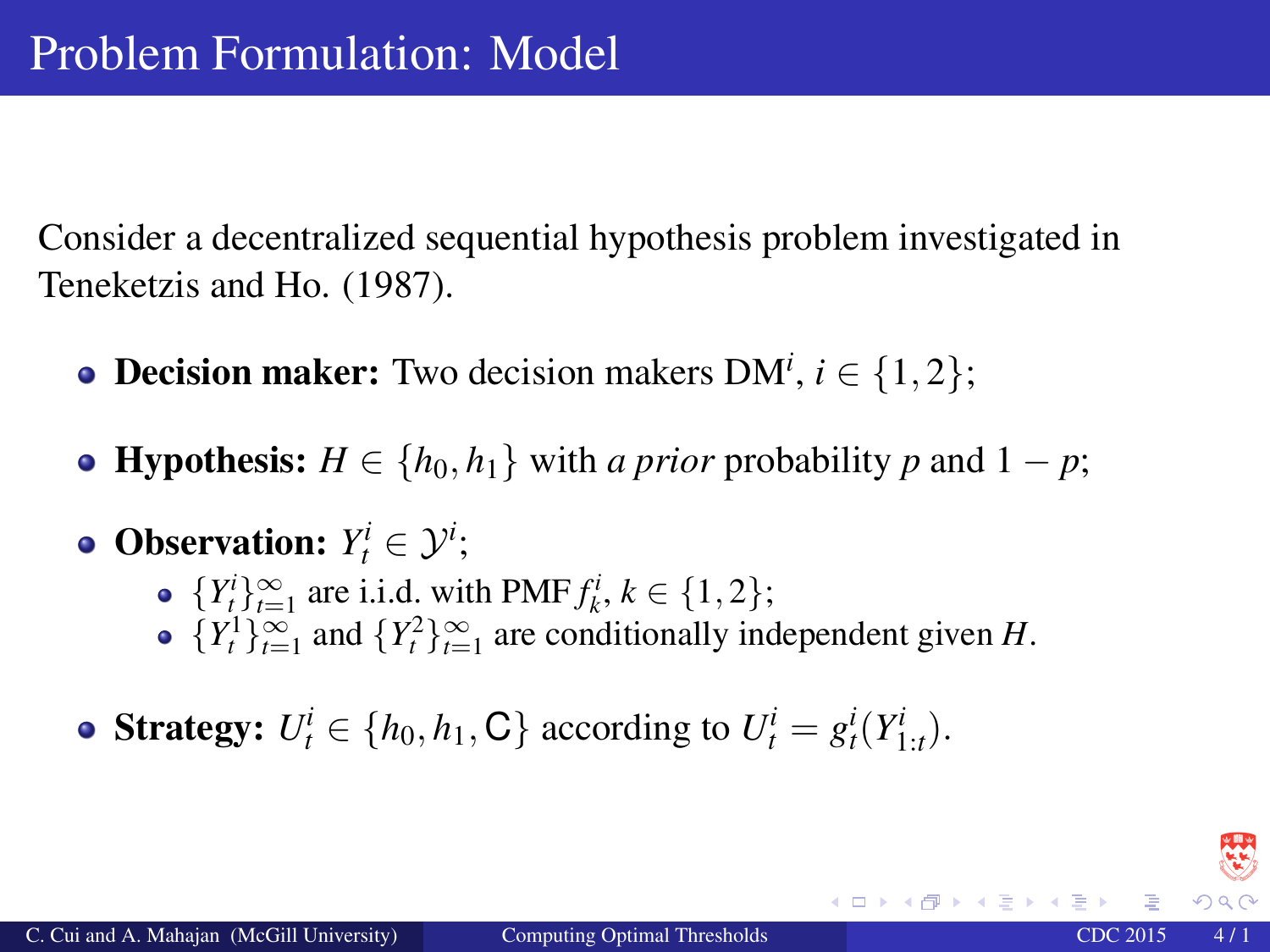### Problem Formulation: Model

- **Stopping time:**  $N^i = \min\{t \in \mathbb{Z} > 0 : U_t^i \in \{h_0, h_1\}\};$
- **Observation cost:**  $c^i$  for each observation at  $DM^i$ ;
- **Stopping cost:**  $\ell(U^1, U^2, H)$  which satisfies:
	- $\ell(U^1, U^2, H)$  cannot be decomposed as  $\ell(U^1, H) + \ell(U^2, H);$
	- For any  $m, n \in \{h_0, h_1\}, m \neq n$ ,

$$
\ell(m, m, n) \geqslant \ell(n, m, n) \geqslant c^i \geqslant \ell(n, n, n);
$$
  

$$
\ell(m, m, n) \geqslant \ell(m, n, n) \geqslant c^i \geqslant \ell(n, n, n).
$$

**Goal:** Given *p*, choose  $(g^1, g^2)$  to minimize  $J(g^1, g^2; p)$ , where

$$
J(g1, g2; p) = \mathbb{E}[c1N1 + c2N2 + \ell(U1, U2, H)].
$$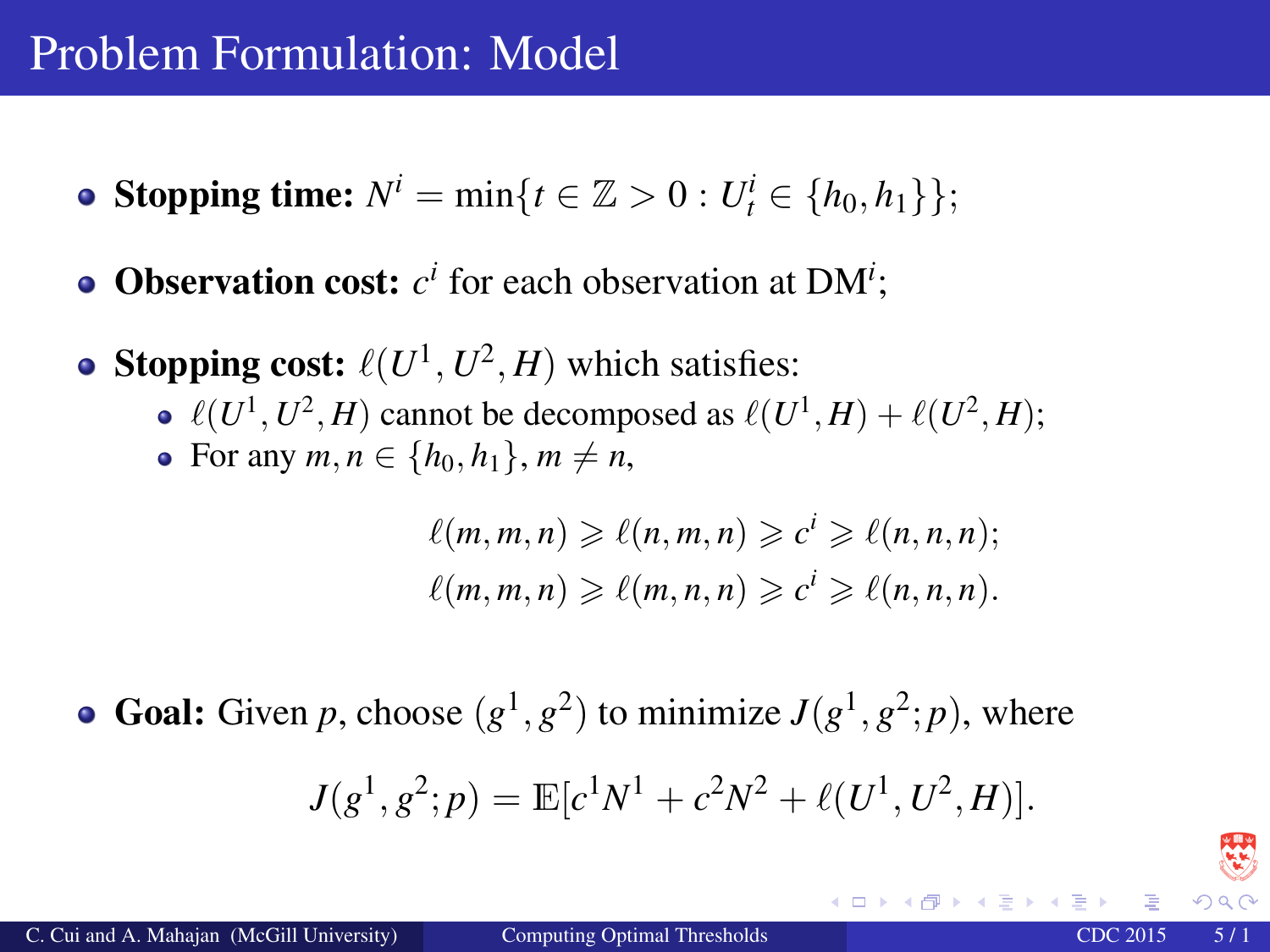- **Problem 1**: Given the prior probability *p*, the observation PMFs  $f_0^i, f_1^i$ , the observation cost  $c^i$ , and the loss function  $\ell$ , find a strategy  $(g^1, g^2)$ that minimizes the cost given by  $J(g^1, g^2; p)$ .
- **Problem 2:** Given the prior probability *p*, the observation PMFs  $f_0^i, f_1^i$ , the observation cost  $c^i$ , and the loss function  $\ell$ , find a strategy  $(g^1, g^2)$ that is person-by-person optimal (PBPO).

A person-by-person optimal (PBPO) strategy  $(g<sup>1</sup>, g<sup>2</sup>)$  satisfies:

$$
J(g1, g2) \leq J(g1, \tilde{g}2), \quad \forall \tilde{g}2 \in \mathcal{G}2,
$$
  

$$
J(g1, g2) \leq J(\tilde{g}1, g2), \quad \forall \tilde{g}1 \in \mathcal{G}1.
$$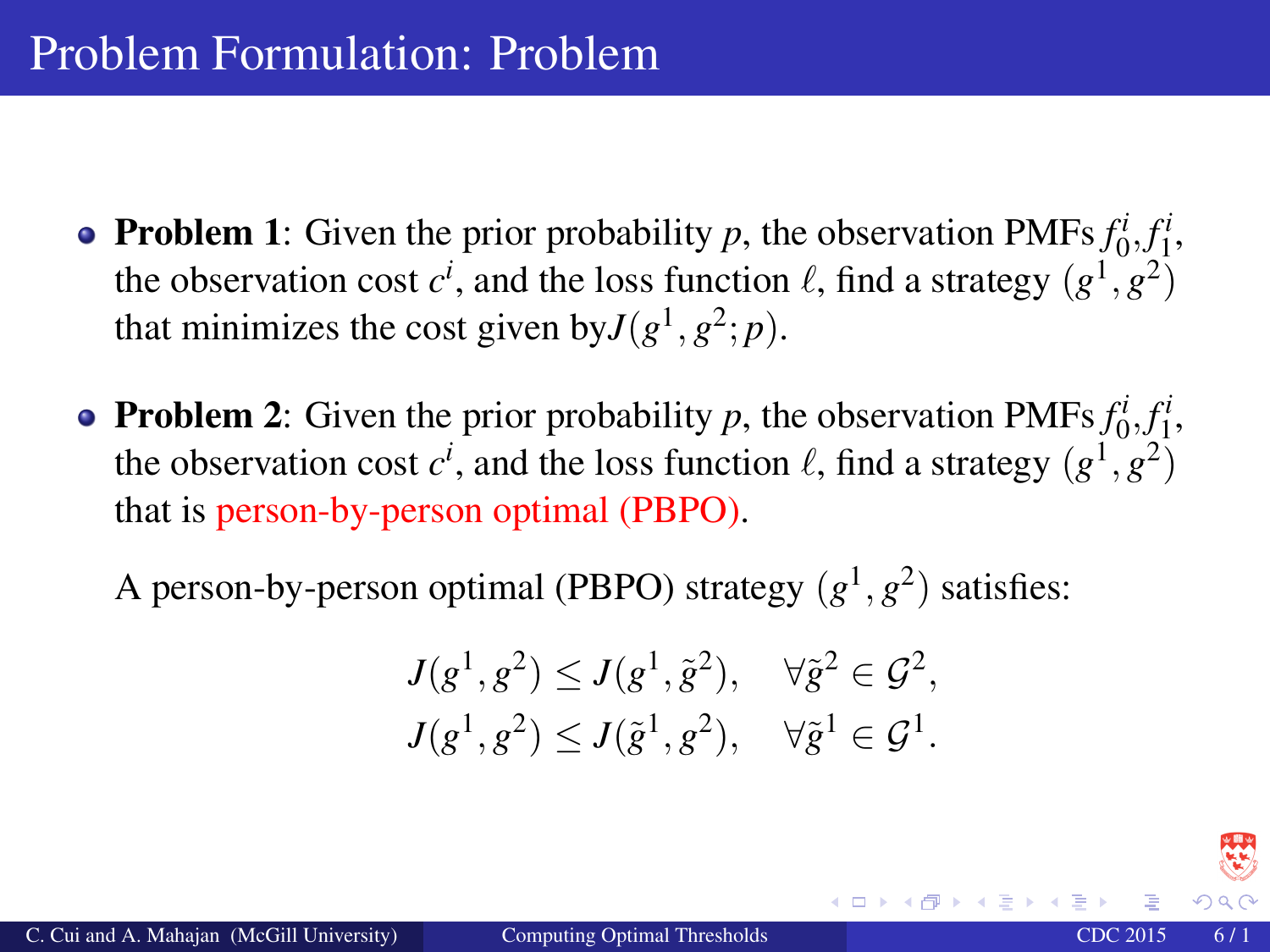For any  $i \in \{1, 2\}$ , let  $-i$  denote the other decision maker. For any realization  $y_{1:t}^i$  of  $Y_{1:t}^i$ , define

<span id="page-6-0"></span>
$$
\pi_t^i := \mathbb{P}(H = h_0 \mid y_{1:t}^i).
$$

In addition, define

$$
q^{i}(y_{t+1}^{i} \mid \pi_{t}^{i}) := \pi_{t}^{i} \cdot f_{0}^{i}(y_{t+1}^{i}) + (1 - \pi_{t}^{i}) \cdot f_{1}^{i}(y_{t+1}^{i}),
$$
  
\n
$$
\phi^{i}(\pi_{t}^{i}, y_{t+1}^{i}) := \pi_{t}^{i} \cdot f_{0}^{i}(y_{t+1}^{i}) / q^{i}(y_{t+1}^{i} \mid \pi_{t}^{i}).
$$
\n(1)

The update of the information state is given by  $\pi_{t+1}^i = \phi^i(\pi_t^i, y_{t+1}^i)$ .

 $\{\pi_t^i\}_{t=1}^\infty$  is an information state process for DM<sup>*i*</sup>.

For ease of notation, for any  $i \in \{1, 2\}$ ,  $k \in \{0, 1\}$ ,  $u^i \in \{h_0, h_1\}$ , and  $g^i \in \mathcal{G}^i$ , define

$$
\xi_k^i(u^i, g^i; p) = \mathbb{P}(U^i = u^i \mid H = h_k; g^i, p).
$$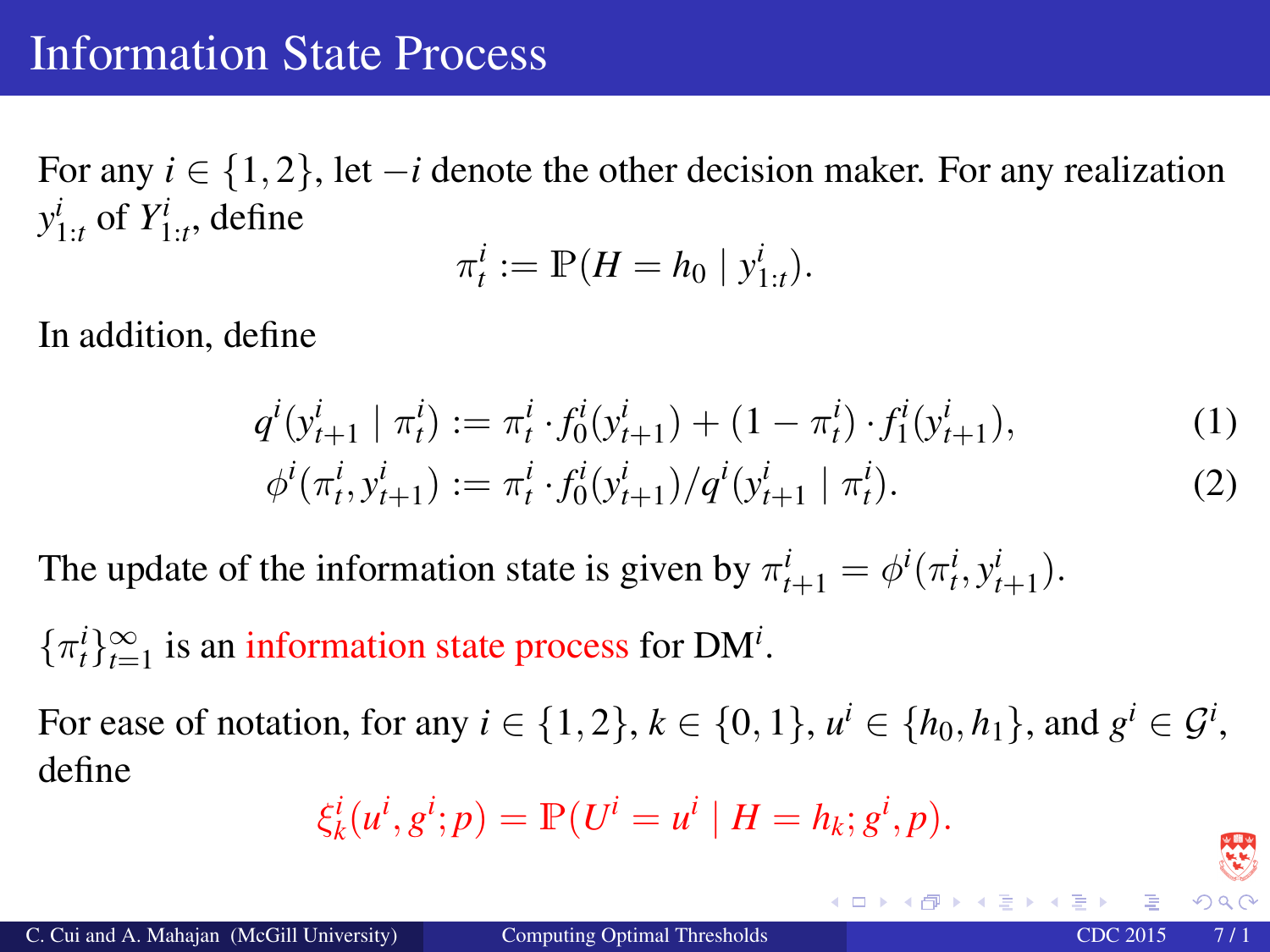### Structure of Optimal Decision Rules

Threshold based strategy: A strategy of the above form is called threshold based if there exists thresholds  $\alpha_t^i, \beta_t^i \in [0, 1]$ ,  $\alpha_t^i \leq \beta_t^i$ , such that for any  $\pi^i \in [0,1],$ 

$$
g_t^i(\pi^i) = \begin{cases} h_1 & \text{if } \pi^i < \alpha_t^i, \\ \mathsf{C} & \text{if } \alpha_t^i \leq \pi^i \leq \beta_t^i, \\ h_0 & \text{if } \pi^i > \beta_t^i. \end{cases}
$$

**Time invariant strategy:** A strategy  $g^i = (g_1^i, g_2^i, \dots)$  is called time invariant if for any  $\pi^i \in [0, 1]$ ,  $g_t^i(\pi^i)$  does not depend on *t*.

#### Theorem

*For any i* ∈ {1, 2} *and any time-invariant and threshold-based strategy g* <sup>−</sup>*<sup>i</sup>* ∈ G−*<sup>i</sup> , there is no loss of optimality in restricting attention to time-invariant and threshold based strategies at DM<sup>i</sup> . Moreover, the best response strategy at DM<sup>i</sup> is given by the solution of a dynamic program:*

 $QQ$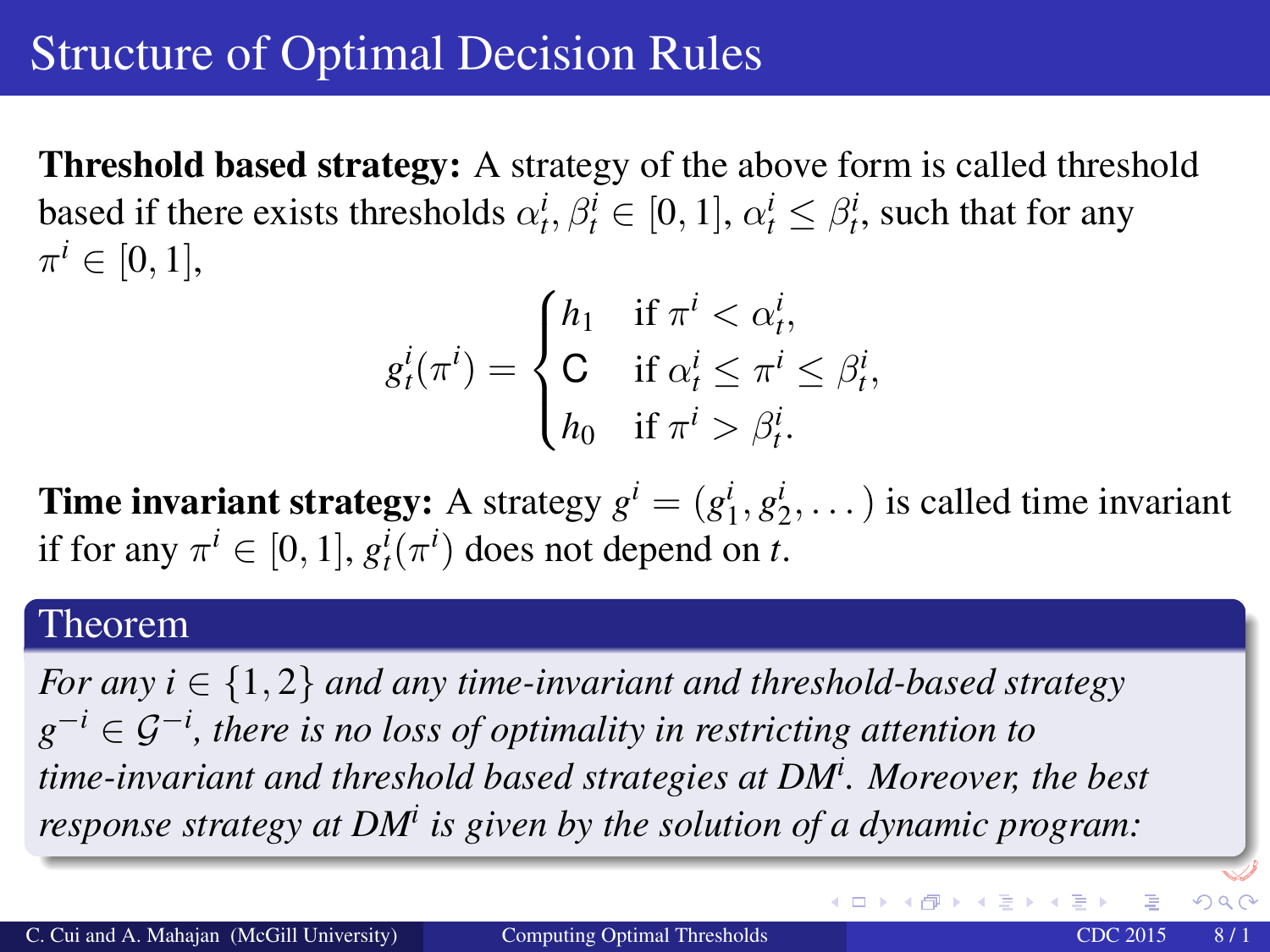## Dynamic Program

For any  $\pi^i \in [0, 1]$  $V^{i}(\pi^{i}) = \min\{W_{0}^{i}(\pi^{i}, g^{-i}), W_{1}^{i}(\pi^{i}, g^{-i}), W_{\mathsf{C}}^{i}(\pi^{i}, g^{-i})\},$  (3) where for  $k \in \{0, 1\}$ ,

$$
W_k^1(\pi^1, g^2) = \sum_{u^2 \in \{h_0, h_1\}} \left[ \xi_0^2(u^2, g^2; \pi^1) \cdot \pi^1 \cdot \ell(h_k, u^2, h_0) + \xi_1^2(u^2, g^2; \pi^1) \cdot (1 - \pi^1) \cdot \ell(h_k, u^2, h_1) \right], \quad (4)
$$

 $W_k^2$  is defined similarly, and

$$
W_{\mathsf{C}}^{i}(\pi^{i}, g^{-i}) = c^{i} + \mathcal{B}^{i}V^{i}(\pi^{i}),
$$
\n<sup>(5)</sup>

where  $\mathcal{B}^i$  is the Bellman operator given by

$$
[\mathscr{B}^i V^i](\pi^i) = \sum_{y^i} q(y^i \mid \pi^i) \cdot V^i(\phi(\pi^i, y^i)),
$$

and  $q(y^i | \pi^i)$  is given by ([??](#page-6-0)).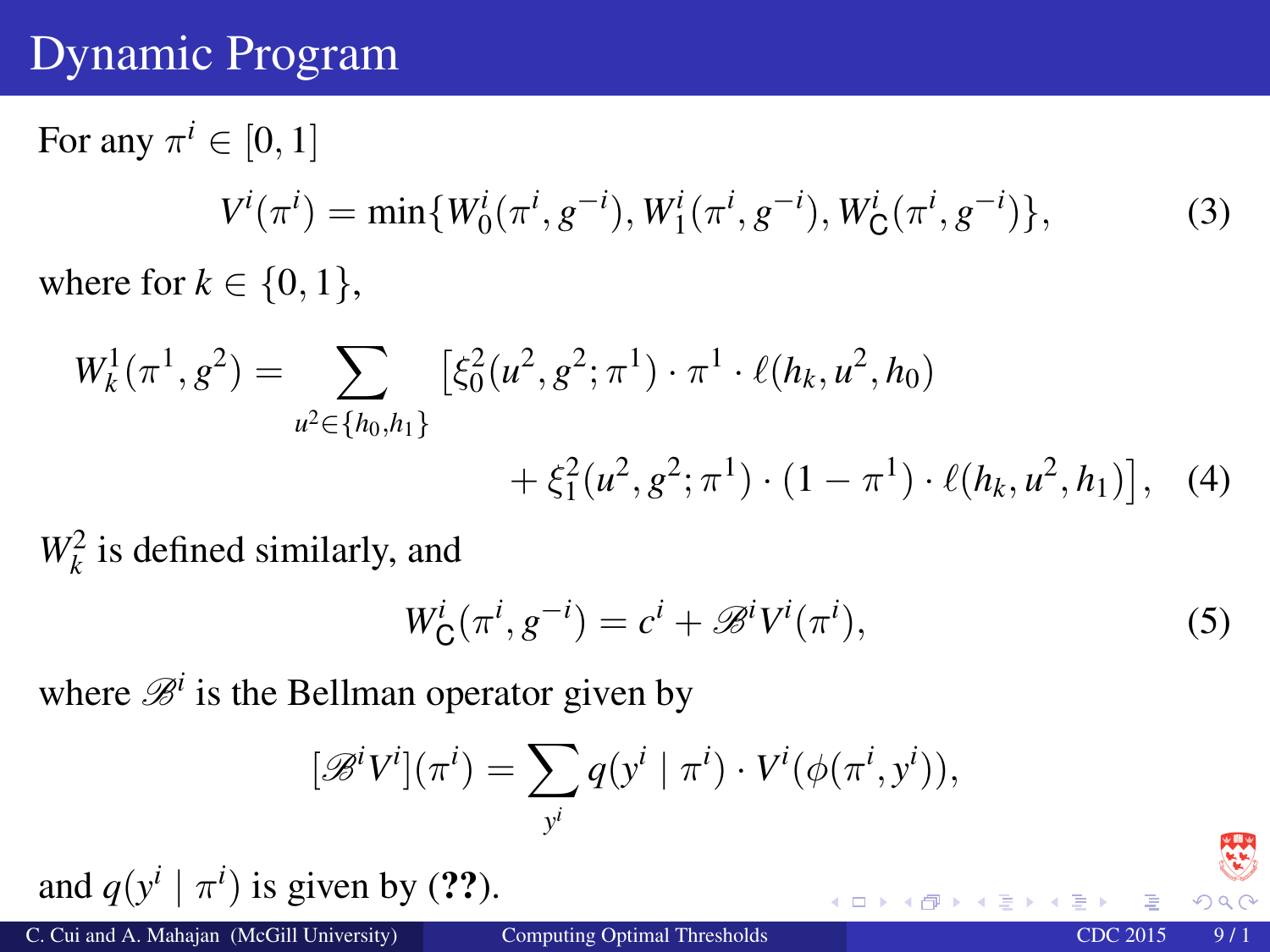We propose two methods to compute the optimal thresholds.

• Orthogonal search Iteratively solve

$$
\langle \alpha^1, \beta^1 \rangle = \mathcal{D}^1(\langle \alpha^2, \beta^2 \rangle) \quad \text{and} \quad \langle \alpha^2, \beta^2 \rangle = \mathcal{D}^2(\langle \alpha^1, \beta^1 \rangle). \tag{6}
$$

• Direct search

Approximately compute  $J(\langle \alpha^1, \beta^1 \rangle, \langle \alpha^2, \beta^2 \rangle; p)$  and search for optimal  $\langle \alpha^1, \beta^1 \rangle$ ,  $\langle \alpha^2, \beta^2 \rangle$  using derivative-free non-convex optimization method.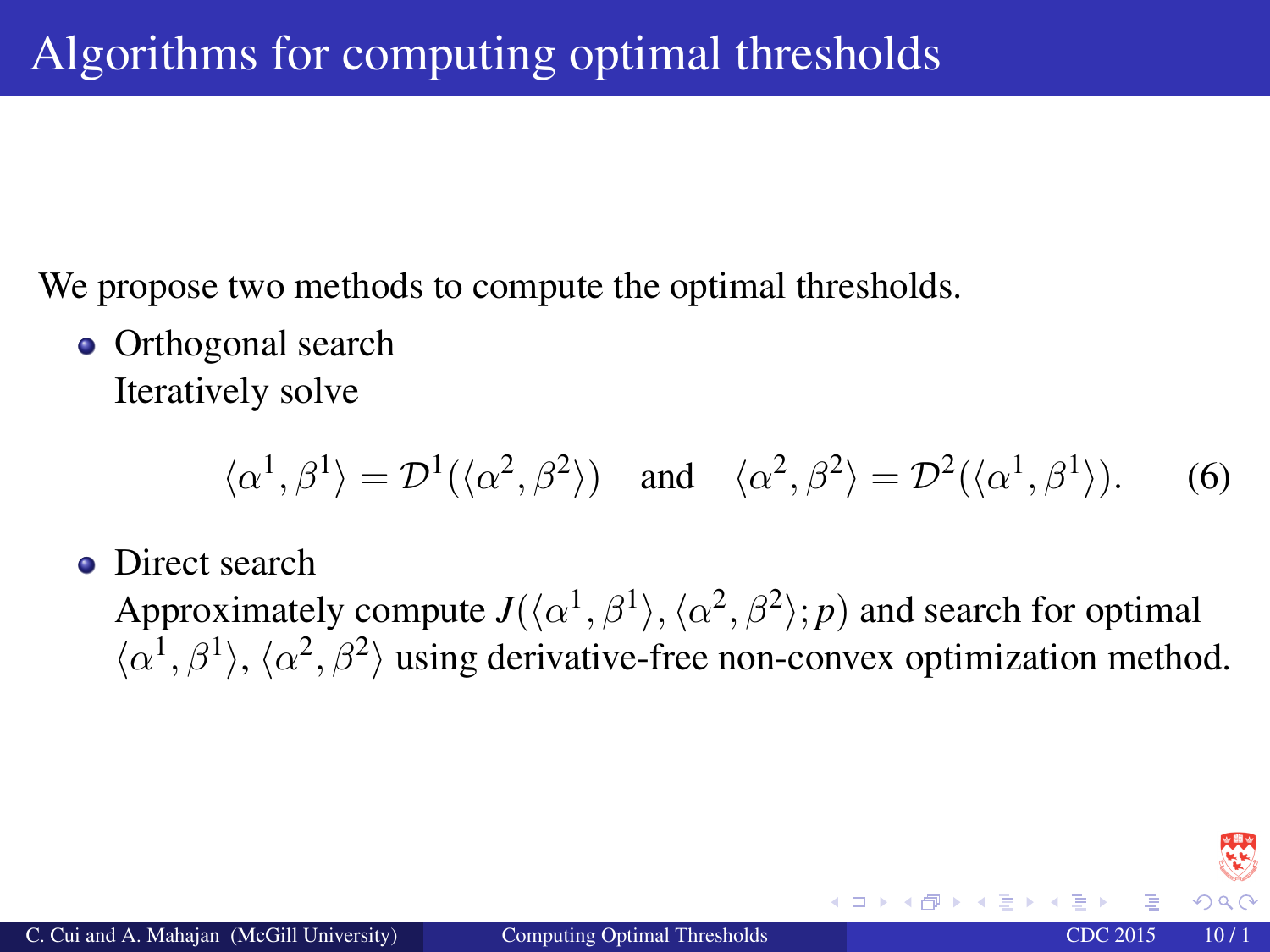The following procedures are used to solve the coupled dynamic programs:

- **1** Start with an arbitrary threshold-based strategy  $(\langle \alpha_{(1)}^1, \beta_{(1)}^1 \rangle)$ .
- <sup>2</sup> Construct a sequence of strategies as follows:
	- **1** For even *n*:

$$
\langle \alpha_{(n)}^1, \beta_{(n)}^1 \rangle = \mathcal{D}^1(\langle \alpha_{(n-1)}^2, \beta_{(n-1)}^2 \rangle),
$$

and

$$
\langle \alpha_{(n)}^2, \beta_{(n)}^2 \rangle = \langle \alpha_{(n-1)}^2, \beta_{(n-1)}^2 \rangle.
$$

<sup>2</sup> For odd *n*:

$$
\langle \alpha_{(n)}^1, \beta_{(n)}^1 \rangle = \langle \alpha_{(n-1)}^1, \beta_{(n-1)}^1 \rangle,
$$

and

$$
\langle \alpha_{(n)}^2, \beta_{(n)}^2 \rangle = \mathcal{D}^2(\langle \alpha_{(n-1)}^1, \beta_{(n-1)}^1 \rangle).
$$

 $\leftarrow$   $\Box$   $\rightarrow$   $\rightarrow$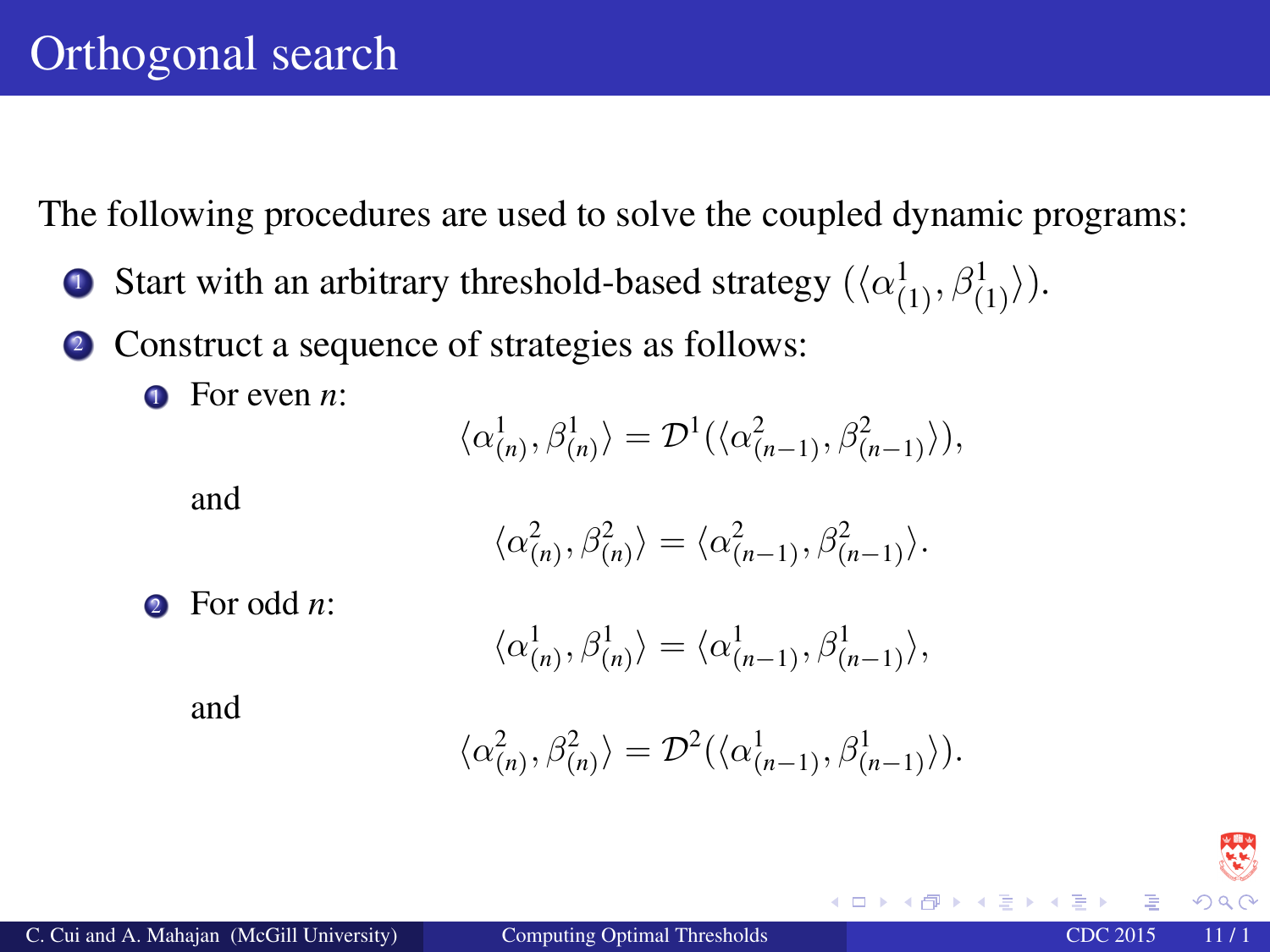#### Theorem

*The orthogonal search procedure described above converges to a time-invariant threshold-based strategy* (*g* 1 , *g* 2 ) *that is person-by-person optimal.*

#### Proof.

Let  $(g_{(n)}^1, g_{(n)}^2)$  denote the strategy at step *n*. By construction,

$$
J(g_{(n)}^1, g_{(n)}^2) \leq J(g_{(n-1)}^1, g_{(n-1)}^2).
$$

Thus, the sequence  $\{J(g_{(n)}^1, g_{(n)}^2)\}\$  is a decreasing sequence lower bounded by 0. Hence, a limit exists and the limiting strategy is PBPO.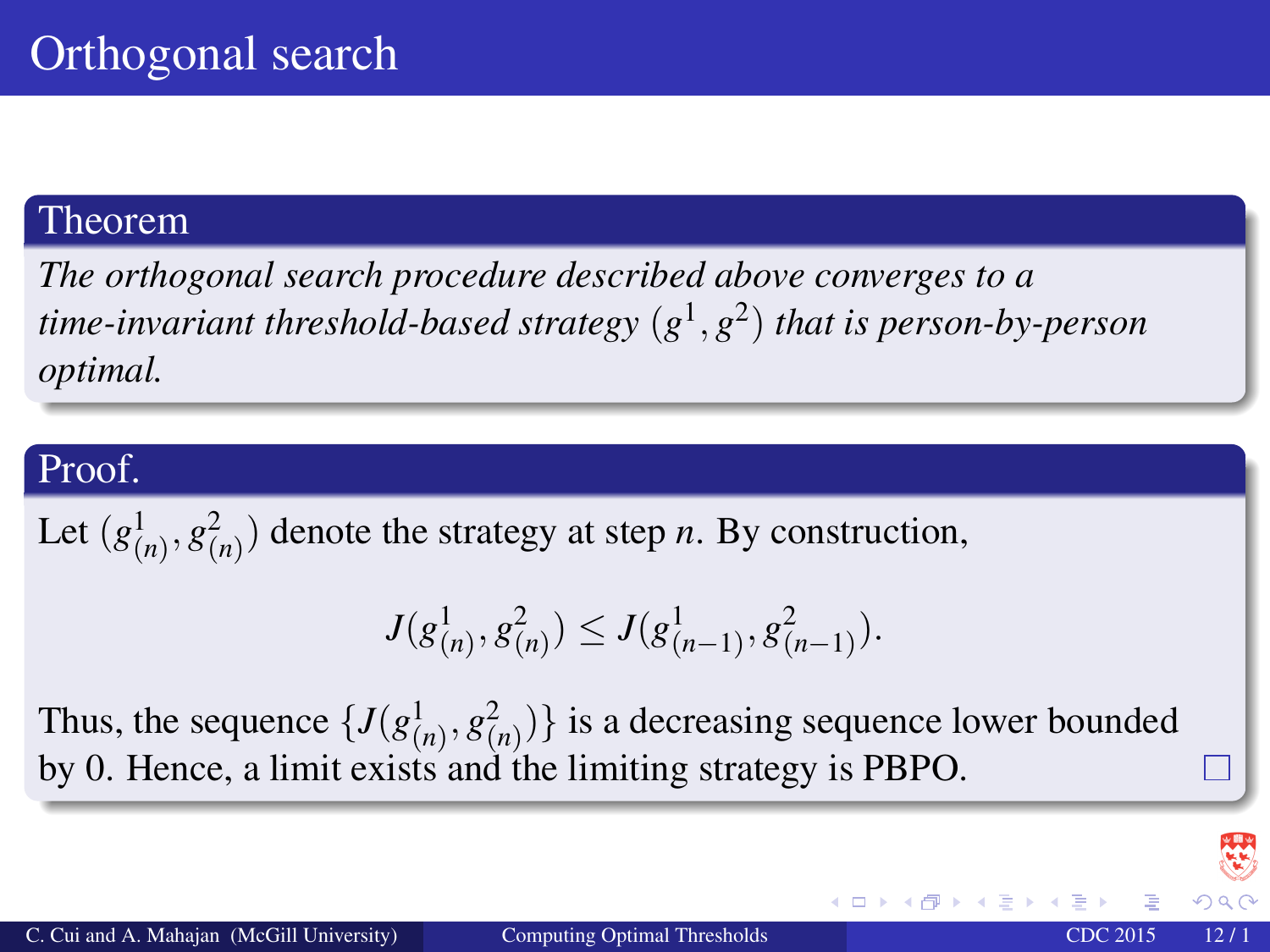## Preliminaries: Discretizing continuous state Markov chains

For any  $m \in \mathbb{N}$ , for any  $i \in \{0, 1\}$ , we approximate the [0, 1]-valued Markov process  $\{\pi_t^i\}_{t=1}^{\infty}$ , by a  $\mathcal{S}_m$ -valued Markov chain  $\mathcal{S}_m = \{0, \frac{1}{m}, \frac{2}{m}, \dots, 1\}$ .

Algorithm 1: Compute transition matrices

**input:** Discretization size *m*, DM *i*; output:  $P_0^i$ ,  $P_1^i$ ,  $P_*^i$ forall  $s_p \in S_m$  do forall  $y \in \mathcal{Y}^i$  do let  $s_+ = \phi^i(s, y^i)$ find  $s_q, s_{q+1} \in S_m$  such that  $s_+ \in [s_q, s_{q+1})$ find  $\lambda_q^y$ ,  $\lambda_{q+1}^y \in [0, 1]$  such that •  $\lambda_q^y + \lambda_{q+1}^y = 1$  •  $s_+ = \lambda_q^y s_q + \lambda_q^y$ *q*+1 *sq*+<sup>1</sup> forall  $q \in \{0, 1, \ldots, m\}$  do  $[P_0^i]_{pq} = \sum_{y} \lambda_q^y \cdot f_0^i(y) \cdot s_p$  $[P_1^i]_{pq} = \sum_{y}^{y} \lambda_q^y \cdot f_1^i(y) \cdot (1 - s_p)$  $[P^i_*]_{pq} = \sum_{y}^{y} \lambda_q^y \cdot q^i(y^i \mid s_p)$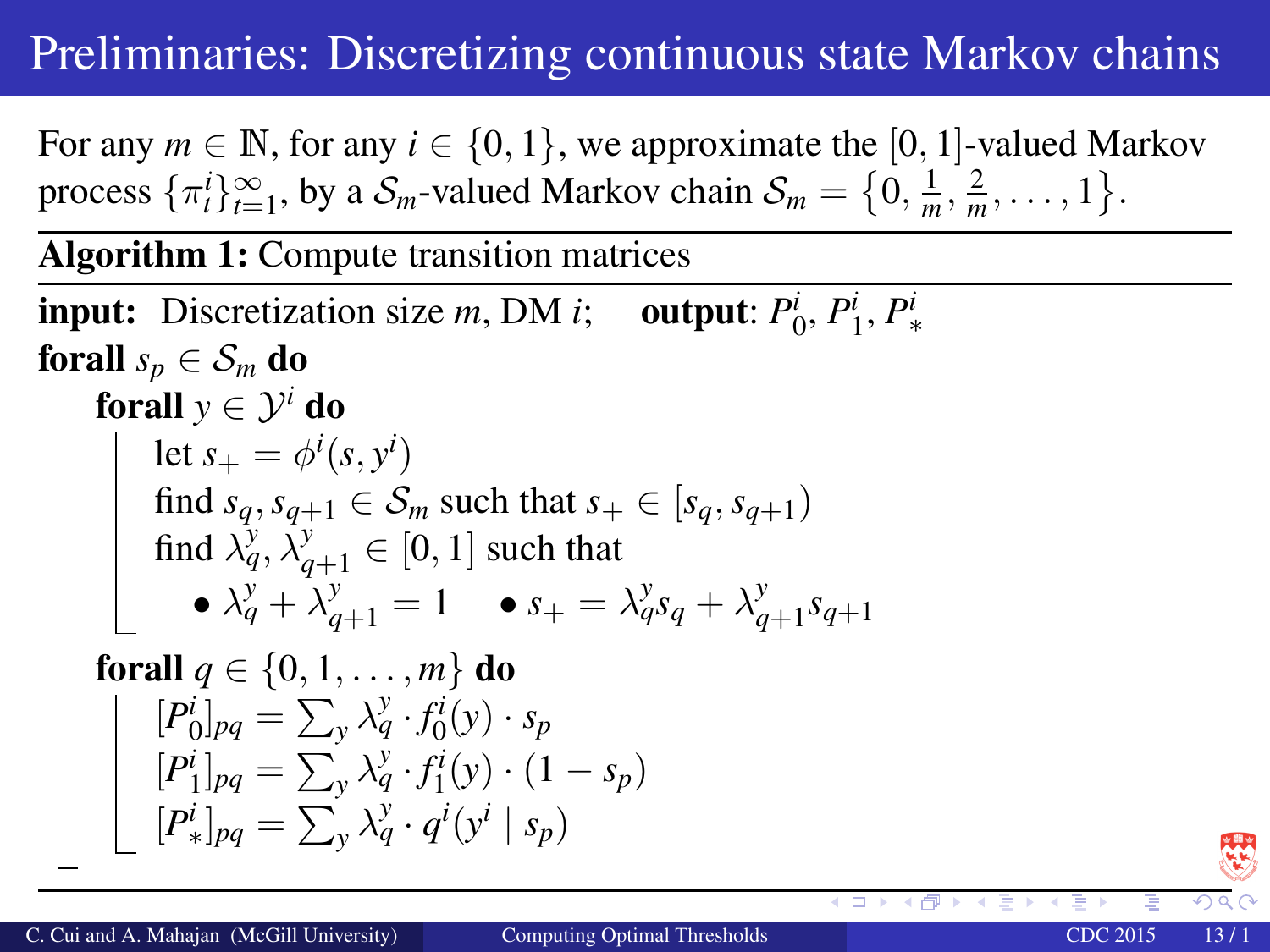## Approximation with discrete-state Markov chain

For a given  $\xi_k^i$  (fix *i* and *k*), given any threshold based strategy  $g^i = \langle \alpha^i, \beta^i \rangle$ such that  $\alpha^i, \beta^i \in S_m$ , define sets  $\mathcal{A}_0^i, \mathcal{A}_1^i \subset S_m$  as:  $\mathcal{A}_0^i = \{\beta^i, \beta^i + \frac{1}{m}, \dots, 1\}$ and  $A_1^i = \left\{0, \frac{1}{m}, \dots, \alpha^i\right\}$  as shown below.



Then  $\xi_k^i(h_0, g^i; p)$  is approximated by the event that the Markov chain with transition probability  $P^i_k$  that starts in *p* gets absorbed in the set  $\mathcal{A}^i_0$  before it is absorbed in the set  $A_1^i$ .

Define  $\theta_k^i(g^i; p) = \mathbb{E}[N_i \mid H = h_k; g^i, p]$ , then  $\theta_k^i(g^i; p)$  can be approximated using the expected stopping time of Markov chain. This is approximated by the event that the Markov chain starting in *p* is a[b](#page-0-0)sorbed in  $(\mathcal{A}_{b}^{i} \cup \mathcal{A}_{1}^{i})$  $(\mathcal{A}_{b}^{i} \cup \mathcal{A}_{1}^{i})$  $(\mathcal{A}_{b}^{i} \cup \mathcal{A}_{1}^{i})$ .

 $\mathfrak{B}$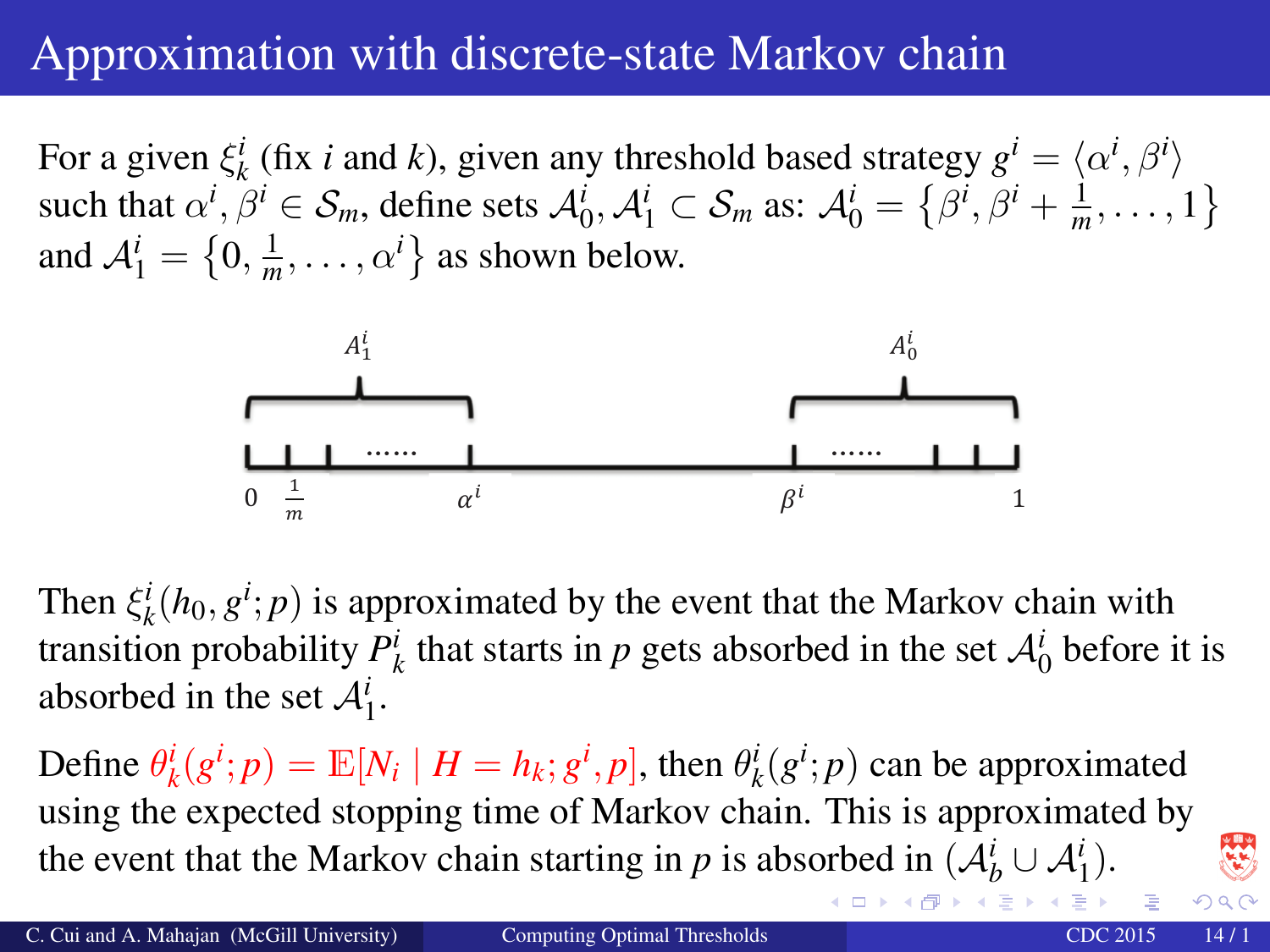Let  $\hat{P}_k^i$  be the transition matrix of the corresponding absorbing Markov chain. Re-order states so that  $\hat{P}^i_k$  may be written in the canonical form

$$
\hat{P}_k^i = \begin{pmatrix} Q_k^i & R_k^i \\ 0 & I \end{pmatrix},
$$

Define  $B_k^i = (1 - Q_k^i)^{-1} R_k^i$ , then,

$$
\xi_k^i(h_b, \langle \alpha^i, \beta^i \rangle; p) \approx [B_k^i]_{p^*b}, \quad b \in \{0, 1\},\tag{7}
$$

Define  $T_k^i = (I - Q_k^i)^{-1}$ **1**, where **1** is a column vector with all entries as 1, then,

$$
\theta_k^i(\langle \alpha^i, \beta^i \rangle; p) \approx [T_k^i]_{p^*},\tag{8}
$$

where  $p^*$  denotes the index of  $p$  in  $\mathcal{S}_m \setminus (\mathcal{A}_0^i \cup \mathcal{A}_1^i)$ .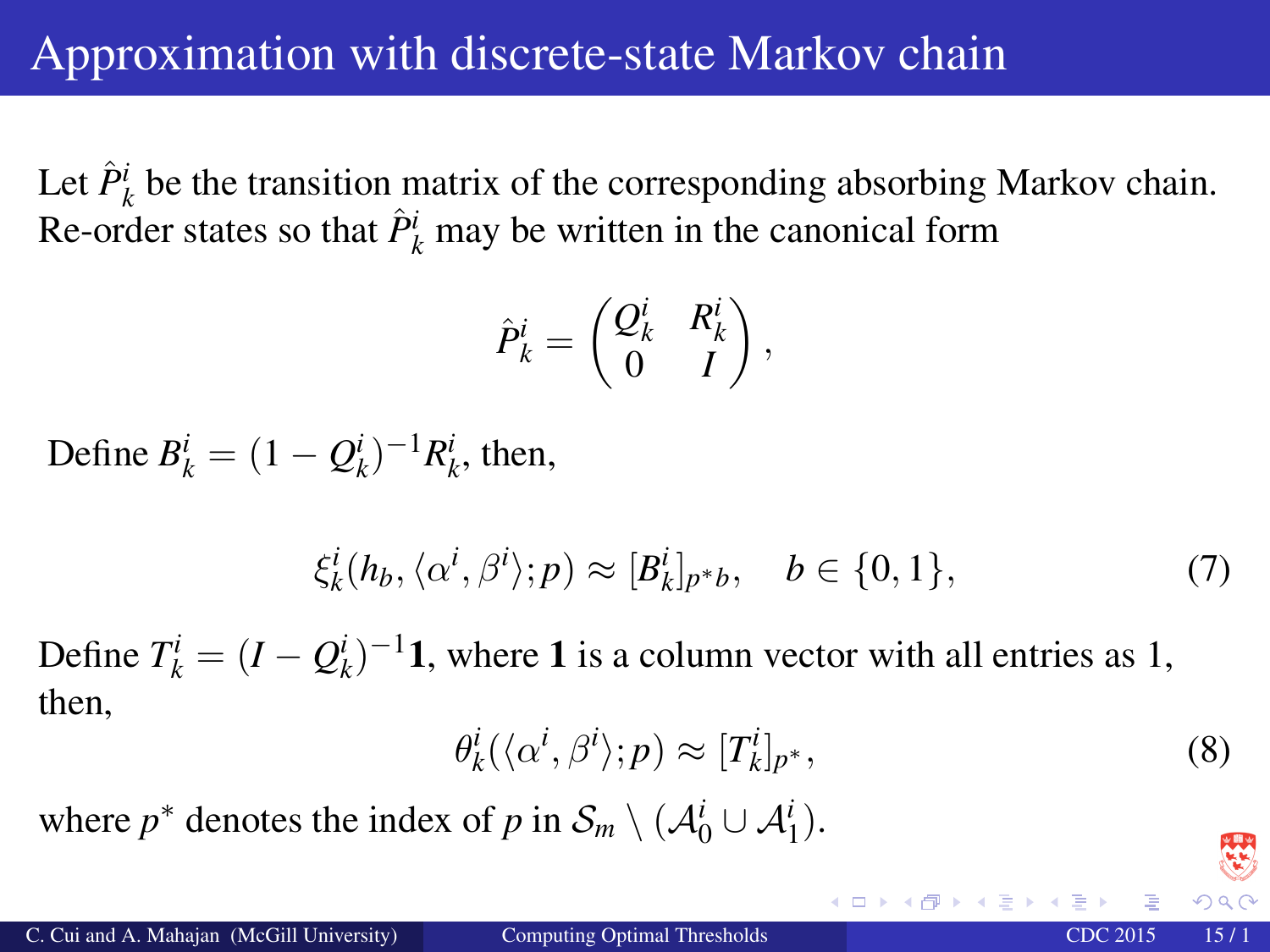## Approximate solution of the dynamic program

We've approximated  $\xi_k^i(\cdot, g^{-i}; p)$ , and therefore approximately compute  $W_k^i(\pi^i, g^{-i}).$ 

Define an approximate Bellman operator using the first-order hold transition matrix  $P^i_{\ast}$  as follows:

$$
[\hat{\mathscr{B}}^i V^i](s) = c^i + \sum_{s_+ \in \mathcal{S}_m} [P^i_*]_{ss_+} V(s_+).
$$

Then  $\hat{\mathscr{B}}^i$  corresponds to the discretization of  $\mathscr{B}^i$  on  $\mathcal{S}_m$  and performing linear interpolation on points outside  $S_m$ . Hence, it may be used to approximately compute  $W_C(\pi^i, g^{-i})$ .

Combing all these, we get an approximate procedure to solve the dynamic program of Theorem 1. This, in turn, gives an approximate procedure for finding a PBPO strategy using orthogonal search.

←ロト ← 伊 ト ← 差 ト ← 差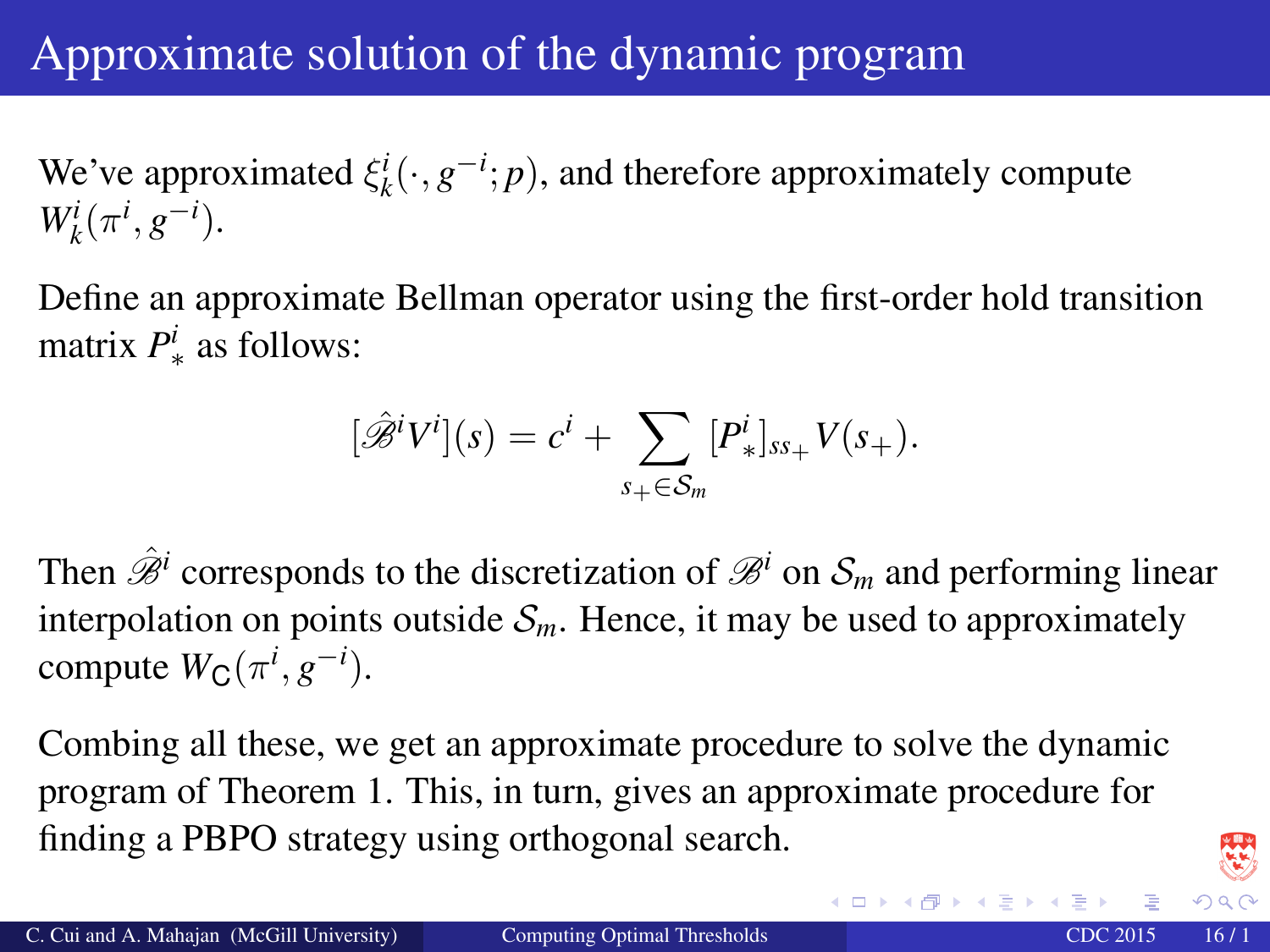Recall the definition and approximation of  $\xi_k^i(u^i, g^i; p)$  and  $\theta_k^i(g^i; p)$ . For a particular *a prior* probability *p*, the expected cost  $J(g^1, g^2; p)$  can be expanded as:

$$
J(g^{1}, g^{2}; p) = p \cdot [c^{1} \cdot \theta_{0}^{1}(g^{1}; p) + c^{2} \cdot \theta_{0}^{2}(g^{2}; p)] + (1 - p) \cdot [c^{1} \cdot \theta_{1}^{1}(g^{1}; p) + c^{2} \cdot \theta_{1}^{2}(g^{2}; p)] + \sum_{u^{1}, u^{2} \in \{h_{0}, h_{1}\}}^{2} [p \cdot \xi_{0}^{1}(u^{1}, g^{1}; p) \cdot \xi_{0}^{2}(u^{2}, g^{2}; p) \cdot \ell(u^{1}, u^{2}, h_{0}) + (1 - p) \cdot \xi_{1}^{1}(u^{1}, g^{1}; p) \cdot \xi_{1}^{2}(u^{2}, g^{2}; p) \cdot \ell(u^{1}, u^{2}, h_{1})]. \quad (9)
$$

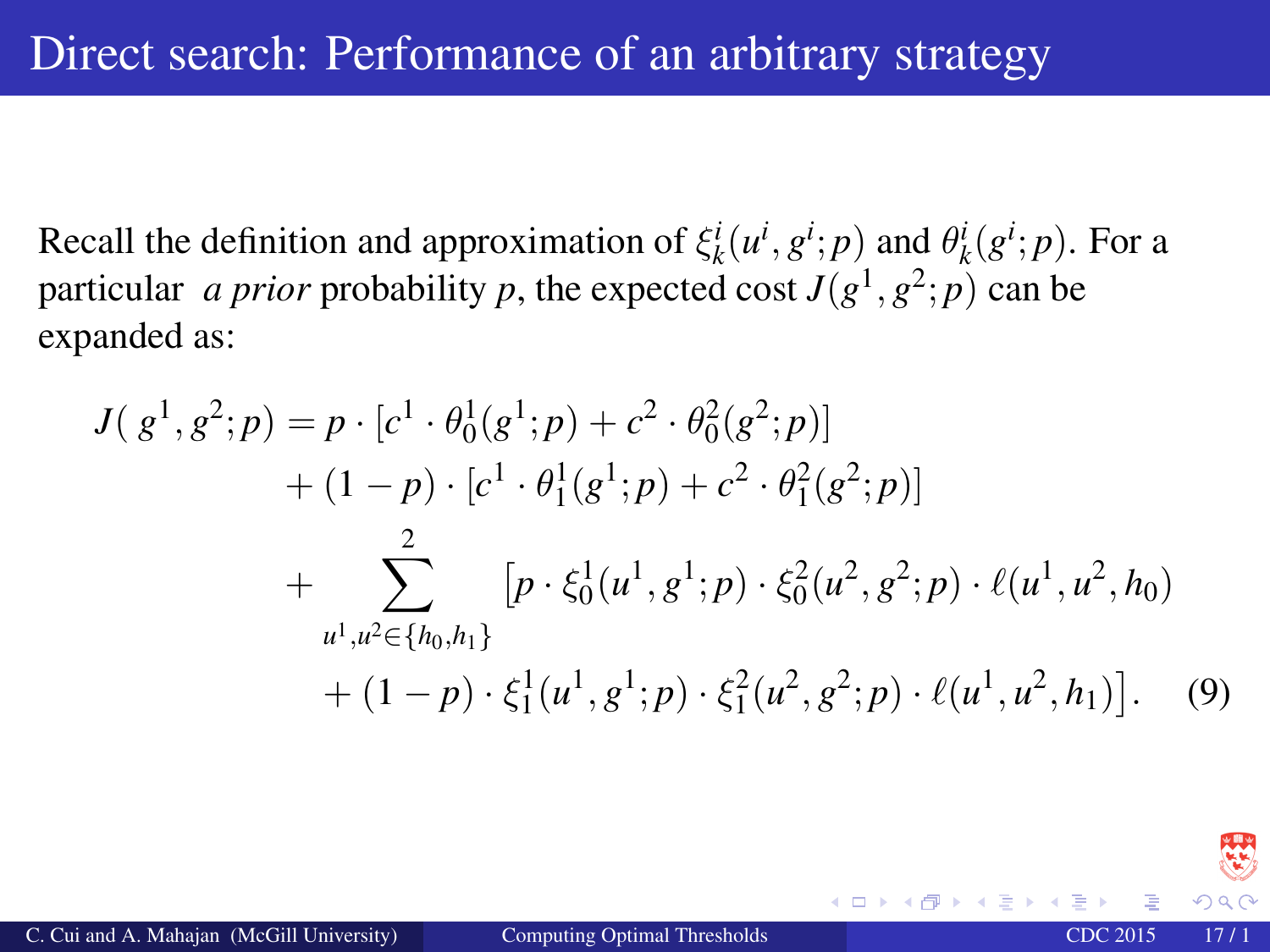We expect  $J(p, \langle \alpha^1, \beta^1 \rangle, \langle \alpha^2, \beta^2 \rangle)$  to be non-convex in the parameters  $(\alpha^1, \beta^1, \alpha^2, \beta^2)$ . Since there is no analytic expression for *J*, in the numerical results We use a derivative-free algorithms—Nelder-Mead simplex algorithm.

To reduce the dependence of the numerical results on the choice of the *a priori* probability *p*, we pick multiple values of *p* in a finite set  $\mathcal{P} \subset [0, 1]$  and use

$$
\hat{J}(\alpha^1, \beta^1, \alpha^2, \beta^2) = \frac{1}{|\mathcal{P}|} \sum_{p \in \mathcal{P}} J(p, \langle \alpha^1, \beta^1 \rangle, \langle \alpha^2, \beta^2 \rangle)
$$

as the objective function for the non-convex optimization algorithm. If  $J(p,\langle \alpha^1,\beta^1\rangle,\langle \alpha^2,\beta^2\rangle)$  was computed exactly, then such an averaging will not affect the result of the optimization algorithm because the optimal strategy  $(g<sup>1</sup>, g<sup>2</sup>)$  does not depend on the choice of *p*.

K ロ ト K 個 ト K 差 ト K 差 ト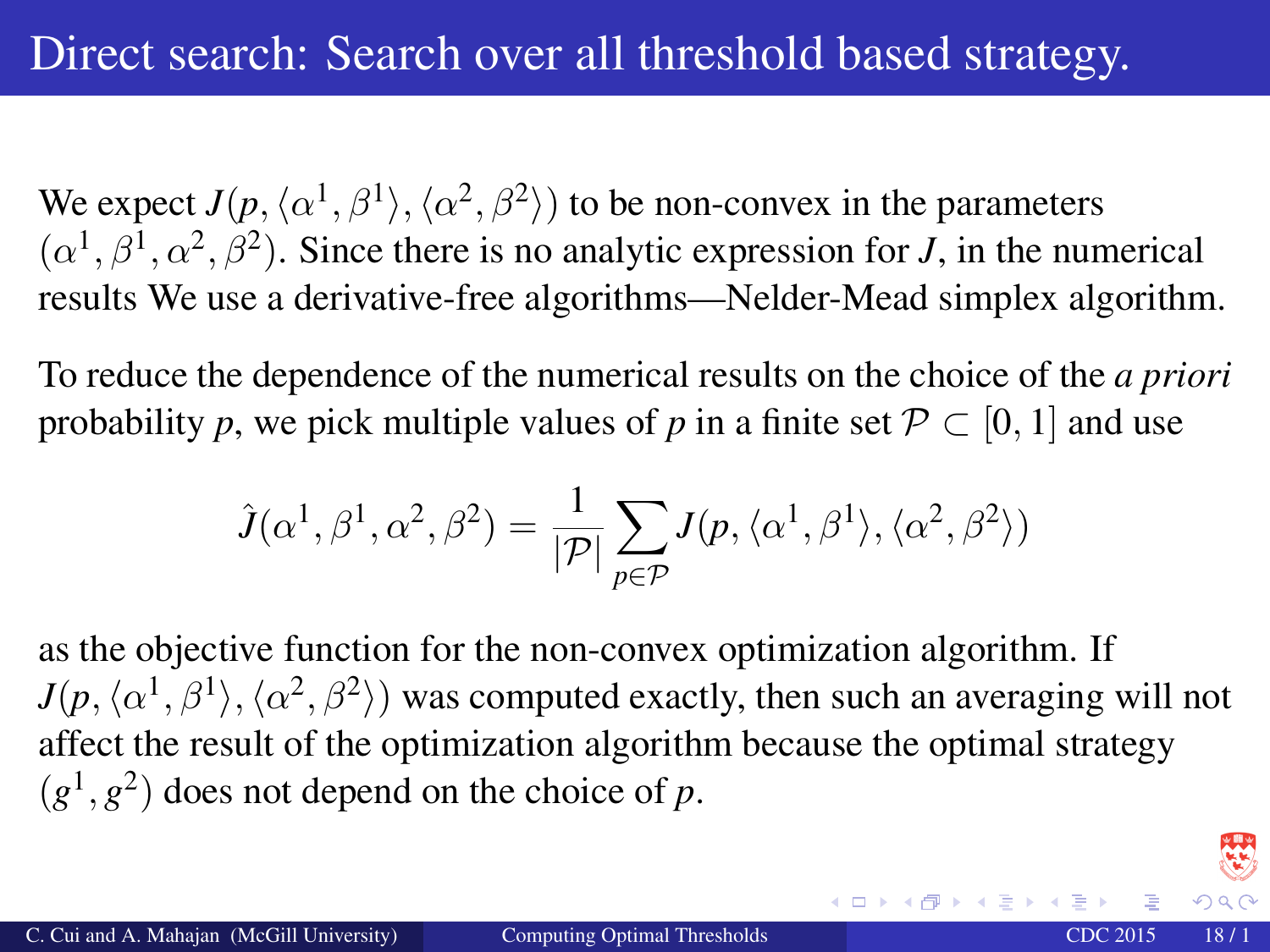We compare the performance of orthogonal search and direct search on a benchmark system,  $\mathcal{Y}^1 = \mathcal{Y}^2 = \{0, 1\}$  and the loss function is of the form:

$$
\ell(u^1, u^2, h) = \begin{cases} 0, & \text{if } u^1 = u^2 = h, \\ 1, & \text{if } u^1 \neq u^2, \\ L, & \text{if } u^1 = u^2 \neq h. \end{cases}
$$
(10)

For both methods, we use  $m = 1000$  and in direct search, we use  $P = S_m$ .

Note that by choosing parameters  $(c^1, c^2, L)$  and observation distributions  $(f_0^1, f_1^1, f_0^2, f_1^2)$ , we completely specifies the model.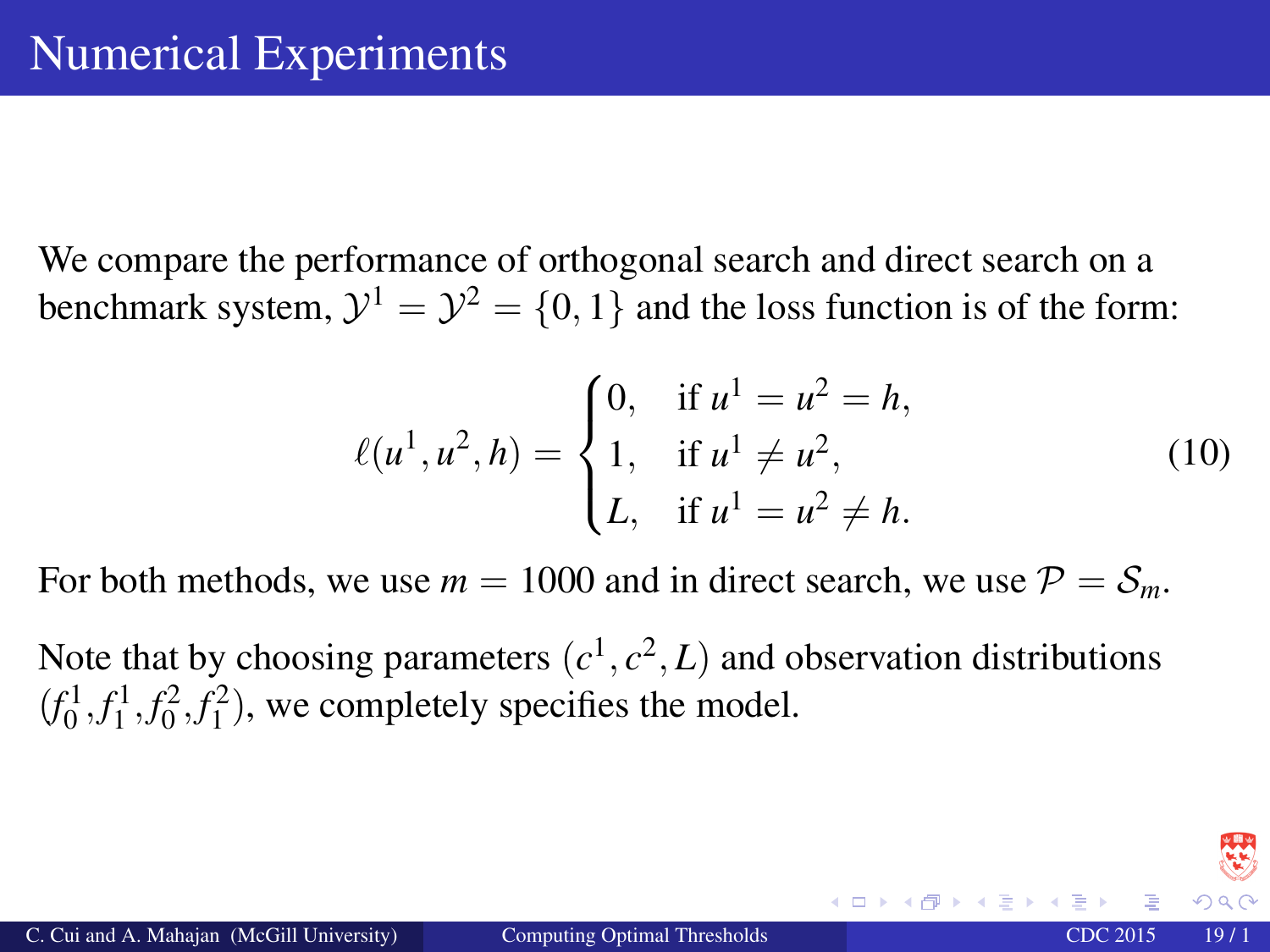We will work with two choices of parameters:

• A particular instance.

A system with  $c^1 = c^2 = 0.05$ , and

$$
f_0^1 = [0.25 \quad 0.75], \qquad f_0^2 = [0.80 \quad 0.20],
$$
  

$$
f_1^1 = [0.60 \quad 0.40], \qquad f_0^2 = [0.30 \quad 0.70].
$$

In coupled loss cases  $L = 2.5$ , in decomposables cases  $L = 2$ .

• Randomized parameters.

Randomly generate 500 instances of the parameters  $(c<sup>1</sup>, c<sup>2</sup>, L)$  and  $(f_0^1, f_1^1, f_0^2, f_1^2)$ . Specifically, we use  $f_k^i = [\delta_k^i, 1 - \delta_k^i]$  with  $\delta_k^i \sim \text{unif}[0, 1]$ . In decomplsable cases,  $L = 2$ 

In the following slides, we will show the numerical results for three scenarios based on the parameters described above.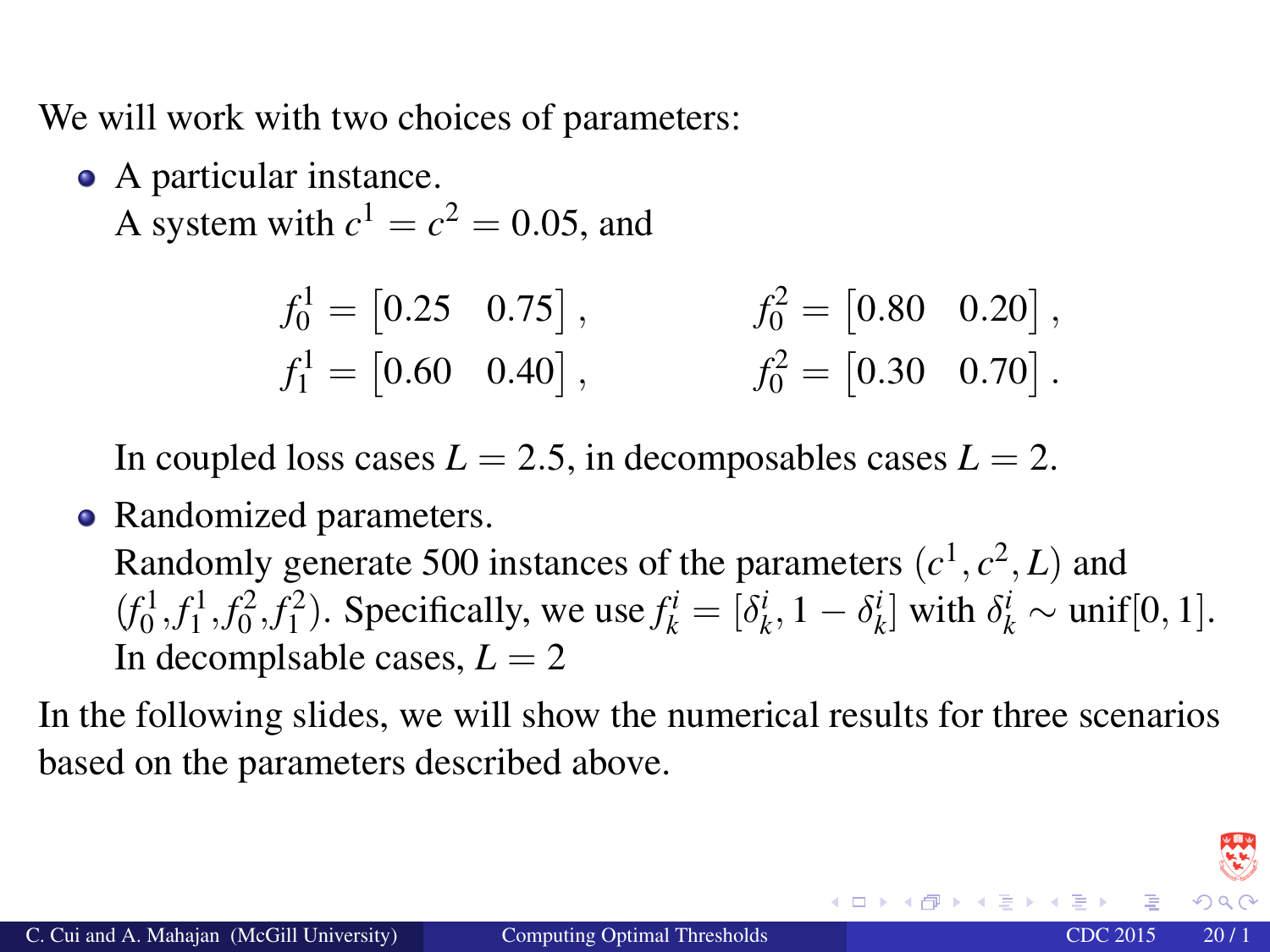### Coupled Loss Case

Let OS and DS denote the solution obtained by orthogonal search and direct search.

|                                     | $g^1 = \langle \alpha^1, \beta^1 \rangle$ $g^2 = \langle \alpha^2, \beta^2 \rangle$ $\hat{J}(g^1, g^2)$ iters. runtime |       |                |       |
|-------------------------------------|------------------------------------------------------------------------------------------------------------------------|-------|----------------|-------|
| OS $(0.326, 0.73)$ $(0.07, 0.931)$  |                                                                                                                        | 0.455 | 5 <sup>5</sup> | 1.45s |
| DS $(0.287, 0.726)$ $(0.14, 0.863)$ |                                                                                                                        | 0.436 | 45             | 6.05s |

Let  $J_{OS}$ ,  $J_{DS}$  denote the performance of the solution obtained by orthogonal search and direct search. Define  $\Delta J_{OS} = (J_{OS} - J_{DS})/J_{OS}$  and  $\Delta J_{DS} = (J_{DS} - J_{OS})/J_{DS}$ .

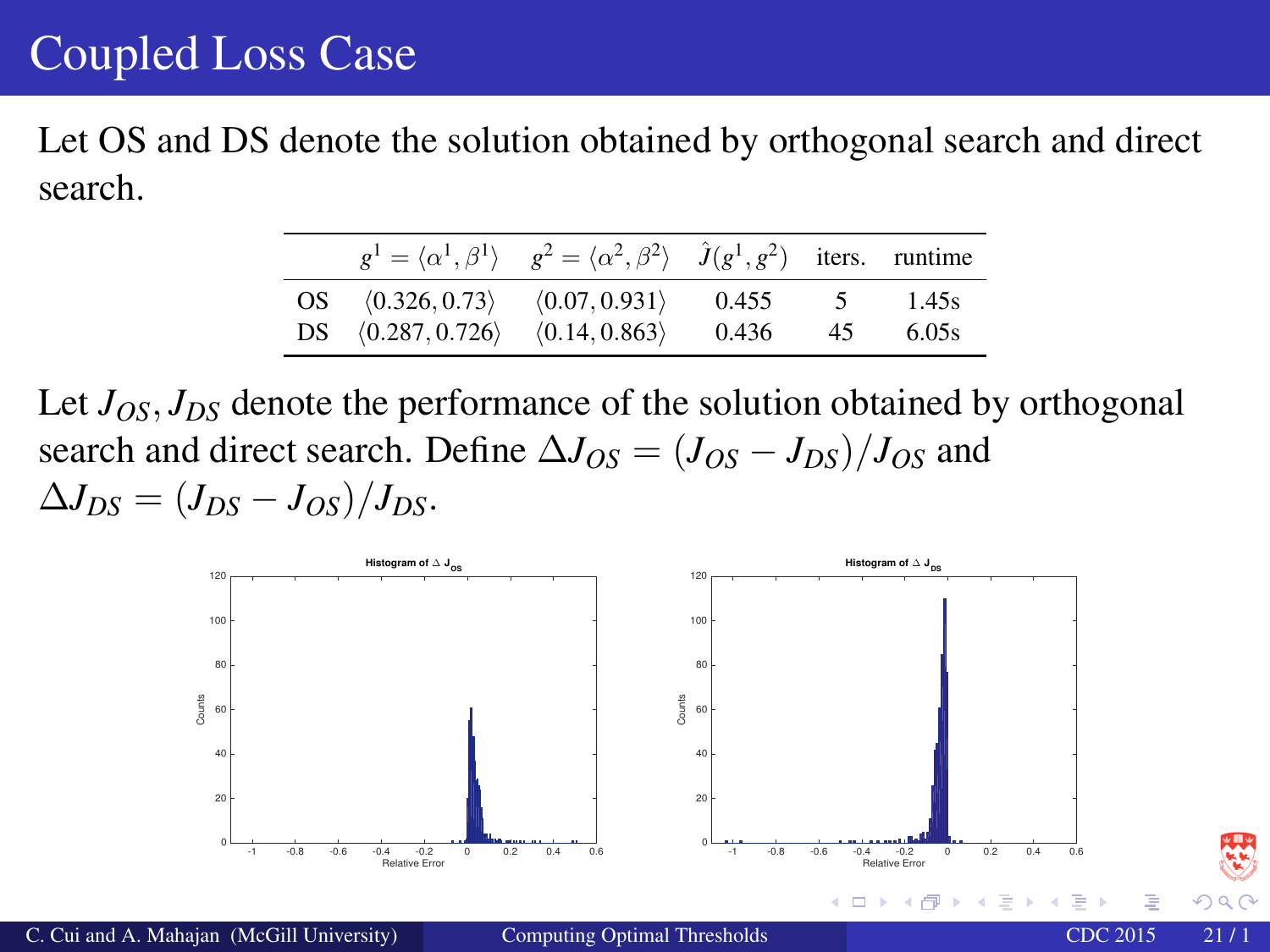### Decomposable Case

The problem decomposes into two centralized problem when  $\ell(U^1, U^2, H)$ equals to  $\ell(U^1, H) + \ell(U^2, H)$ . We use value iteration to solve centralized problem and refer to this solution as *centralized solution*, denoted as CS.

|     | $g^1 = \langle \alpha^1, \beta^1 \rangle$ | $g^2 = \langle \alpha^2, \beta^2 \rangle$ | $\hat{J}(g^1,g^2)$ |
|-----|-------------------------------------------|-------------------------------------------|--------------------|
| OS. | $\langle 0.318, 0.686 \rangle$            | $\langle 0.089, 0.913 \rangle$            | 0.428              |
| DS  | (0.3053, 0.7055)                          | (0.1845, 0.8218)                          | 0.406              |
| CS. | $\langle 0.305, 0.705 \rangle$            | $\langle 0.184, 0.822 \rangle$            | 0.406              |

Let *J* <sup>∗</sup> denote the centralized solution. Define the relative errors  $E_{OS} = (J_{OS} - J^*)/J^*$  and  $E_{DS} = (J_{DS} - J^*)/J^*$ .

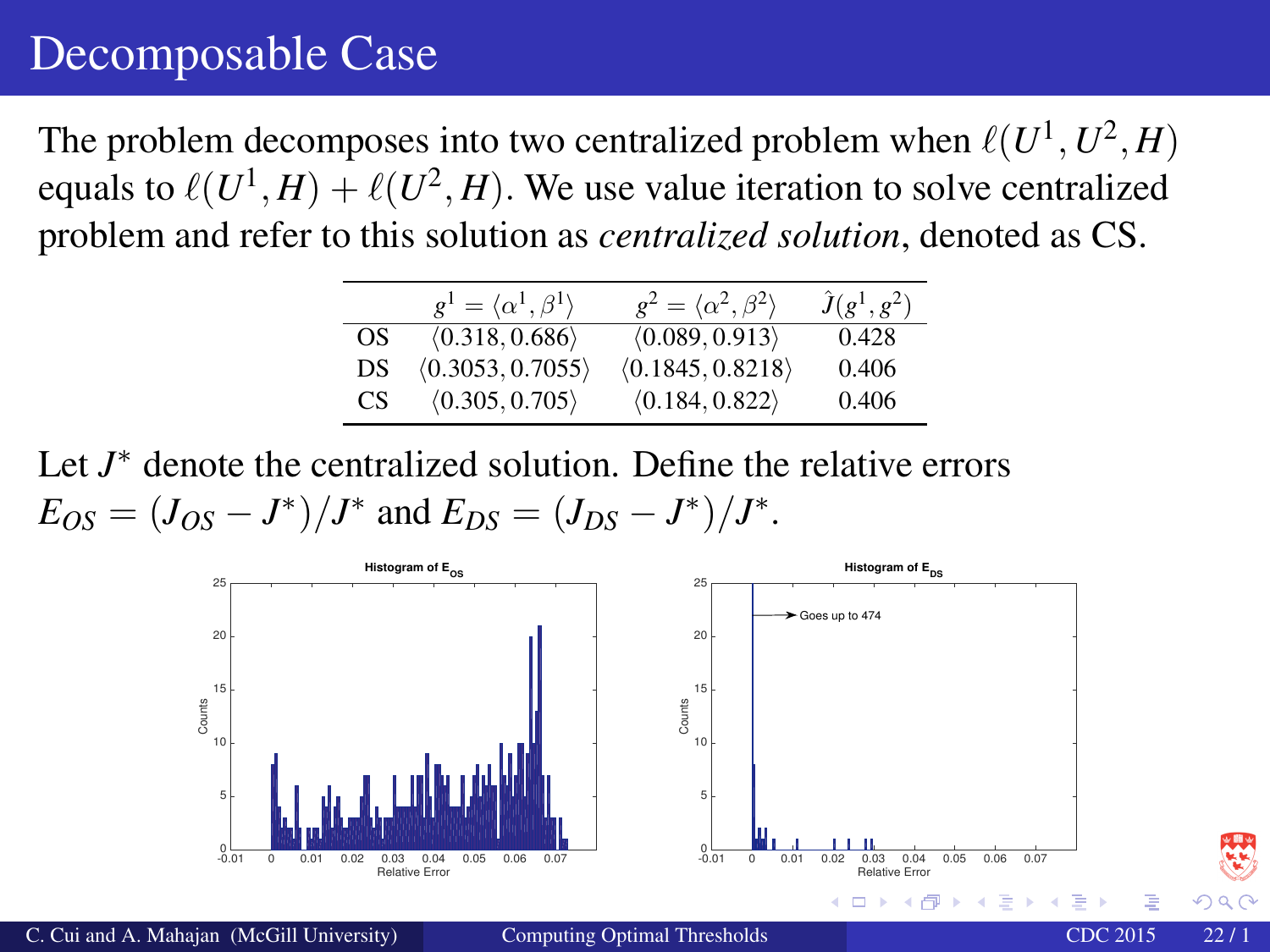## Asymptotic Case

When  $c^i \ll L$ , the asymptotic expression of  $\xi_k^i$  and  $\theta_k^i$  are given as:

$$
\xi_0^i(h_1, g^i, p) = \frac{\alpha^i (1-p)}{(1-\alpha^i)p} = B, \quad \xi_1^i(h_0, g^i, p) = \frac{(1-\beta^i)p}{\beta^i (1-p)} = A.
$$

$$
\theta_0^i(p, g^i) = \frac{\log(A)}{\sum_{Y^i} [\log \frac{f_1^i(Y^i)}{f_0^i(Y^i)}] \cdot f_0^i(Y^i)}, \quad \theta_1^i(p, g^i) = \frac{\log(1/B)}{\sum_{Y^i} [\log \frac{f_1^i(Y^i)}{f_0^i(Y^i)}] \cdot f_0^i(Y^i)}.
$$

Then use direct search to find the optimal threshold *g i* . The histograms of *EOS* and *EDS* are shown below.



C. Cui and A. Mahajan (McGill University) [Computing Optimal Thresholds](#page-0-0) CDC 2015 23 / 1